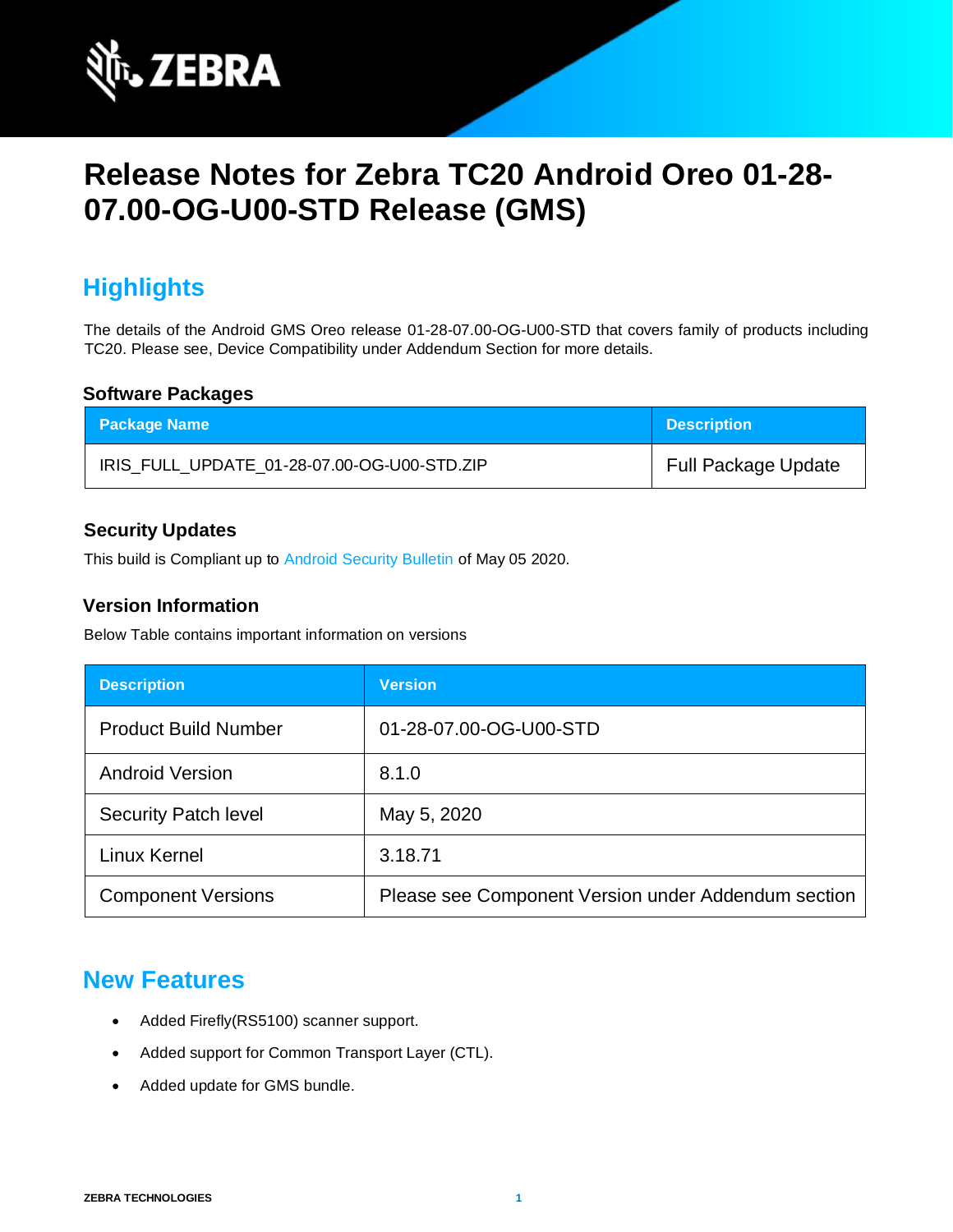

# **Resolved Issues**

- SPR39548/SPR39881 Resolved an issue wherein Device was unable to fetch UUID details of remote device.
- SPR37814/SPR38498 Resolved an issue wherein third-party apps cannot get BUTTON L1/R1 keycodes using onKeyDown/onKeyUp.
- SPR38723 Resolved an issue with filter mask selection within Rxlogger and added log size limit option.
- SPR38250 Resolved an issue wherein device was sending Bluetooth data packets in an incorrect order while connected with printer resulting in random print failures.
- SPR37532 Enabled WCDMA support for Softbank carrier registered devices in Japan.
- SPR38843 Resolved an issue wherein intermittently scanner beam would not get fired when using DataWedge soft trigger API.
- SPR39647 Resolved an issue wherein CODE39 symbology was not being decoded.

# **Installation Requirements**

- Zebra Android USB Driver V2.2 or higher
- Android Debug Bridge (ADB) version 1.0.39 or higher
- TC20 GMS Android OS Release Images

### **Installation Instructions**

Using the "adb sideload" method

#### Assumptions

- 1. ADB installed on PC
- 2. TC20 has Developer options enabled
- 3. USB debugging ON

#### Procedure

- 1. Plug the TC20 into the USB & Charging Cable and then the Cable to the PC. If you have a Cradle with USB connectivity, connect it now.
- 2. You may need to pull down notification bar, and tap on the notification which says, "USB charging this device", and change it to "Transfer files".
- 3. Open Command Prompt on PC, run "adb devices" and check to see if you can see the device's serial number… If yes, proceed… if not you will need to get the PC set up with the proper drivers or install an External SD Card.
- 4. You may also get a pop up on your PC (Win 7) that you will be connected as a Portable Media Player… this can be ignored.
- 5. Entering Recovery Mode
	- a. Choice 1: In Command Prompt, type "adb reboot recovery" and click enter.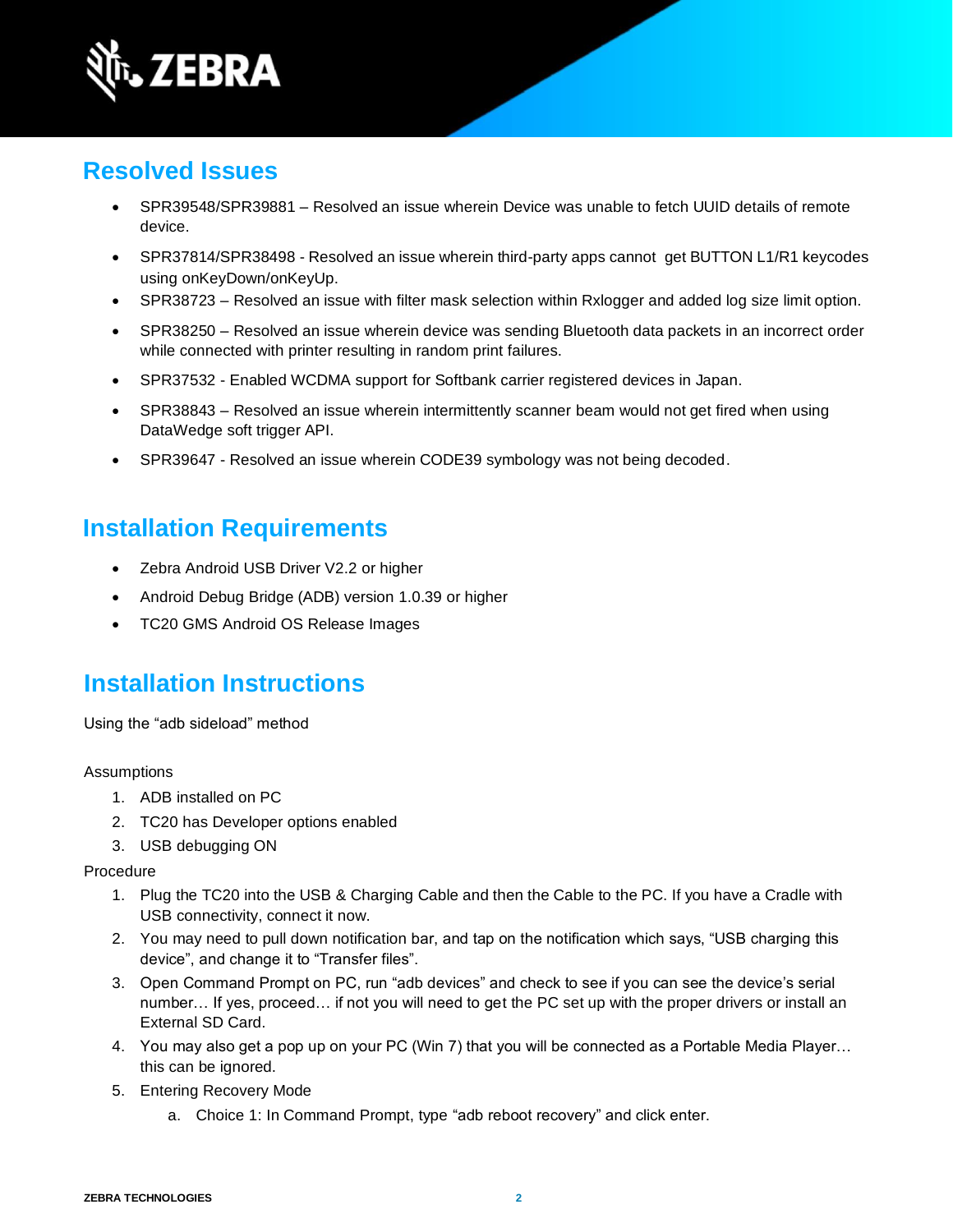

- b. Choice 2:
	- i. Reboot and hold PTT key
	- ii. When Zebra Technologies logo appears on the screen Release the PTT Key
- 6. Your TC20 will reboot and take you to Android Recovery screen.
- 7. To select Sideload Method
	- a. Use the Volume + and to highlight, "Apply upgrade from ADB" and press the Power Key to select it
- 8. With your Command Prompt, open, type "adb sideload" and add a space and then drag and drop the zip file which you want to apply to the device and press enter.
	- a. When the file download starts, the command window will show progress with a percentage completed.
	- b. Device display will show a series of messages indicating it is downloading, verifying and installing the image on to the device.
- 9. After successful update, the device will auto reboot and you see Zebra on top and POWERED BY android at the bottom and after about 10 second will transition to the TC20 Touch Computer splash screen with 5 dancing white dots at bottom… it will stay at this screen for up to 4 minutes and then present the "Welcome Screen".
- 10. After this you will need to complete the process by setting up Wi-Fi and E-mail accounts and such.
- 11. To make sure the OS Update took place, once the initial setup is complete;
	- a. Go to "Settings" and scroll down to "System" and navigate to "About phone" and look at the "Build number". It should state "01-28-07.00-OG-U00-STD".
- 12. Setting the Date and Time. If you associate the device to a WLAN AP, it should automatically set the date and time. The only thing left is to set the time zone. Go to "Settings" and scroll to and select "Date & time". Scroll down to and select "Select time zone" and scroll down to and select the appropriate time zone and you are done.
- 13. Now you are all set to use your TC20.

### Using External SD Card

- 1. Plug the TC20 into the USB & Charging Cable and then the Cable to the PC. If you have a Cradle with USB connectivity, connect it now.
- 2. You may need to pull down notification bar, and tap on the notification which says "USB charging this device", and then change it to "Transfer files".
- 3. You may also get a pop up on your PC (Win 7) that you will be connected as a Portable Media Player… this can be ignored.
- 4. Copy the required files to the SD Card. This can be done in two ways
	- a. Copy the files to the Micro SD card with the help of a SD Adapter which gets inserted to the SD slot of your PC/Laptop/SD Writer.
	- b. Directly transfer files to the Micro SD card which is inserted in to the back of the device. Please refer to the user guide on how to open the back door and inserting the SD card to the device.
- 5. Entering Recovery Mode
	- a. Choice 1: In Command Prompt, type "adb reboot recovery" and click enter.
	- b. Choice 2:
		- i. Reboot and hold PTT key
		- ii. When Zebra Technologies logo appears on the screen Release the PTT Key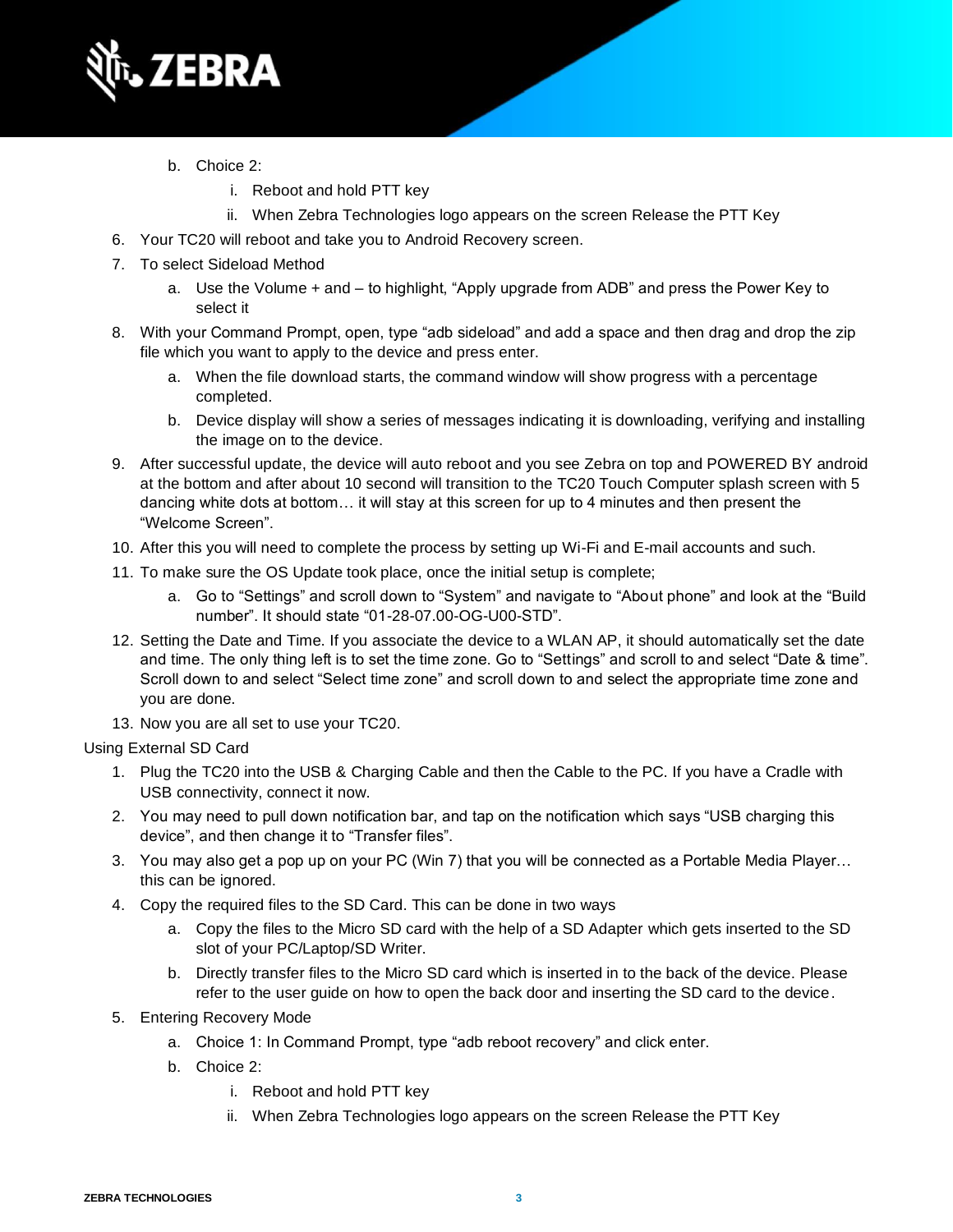

- 6. Your TC20 will reboot and take you to Android Recovery screen.
- 7. Applying update via External SD card
	- a. Use the Volume + and to highlight select option to "Apply upgrade from SD card" and press the Power Key to select it
	- b. Use the Volume + and to highlight package to be installed (downloaded Zip file) and press the Power Key to select it.
- 8. After successful update the device will auto reboot and you see Zebra on top and POWERED BY android at the bottom and after about 10 second will transition to the TC20 Touch Computer splash screen with 5 dancing white dots at bottom… it will stay at this screen for up to 4 minutes and then present the "Welcome Screen".
- 9. After this you will need to complete the process by setting up Wi-Fi and E-mail accounts and such.
- 10. To make sure the OS Update took place, once the initial setup is complete;
	- a. Go to "Settings" and scroll down to "System" and navigate to "About phone" and look at the "Build number". It should state "01-28-07.00-OG-U00-STD".
- 11. Setting the Date and Time. If you associate the device to a WLAN AP, it should automatically set the date and time. The only thing left is to set the time zone. Go to "Settings" and scroll to and select "Date & time". Scroll down to and select "Select time zone" and scroll down to and select the appropriate time zone and you are done.
- 12. Now you are all set to use your TC20.

#### **NOTE:**

For Enterprise Mobile Device Management, most EMM vendors such as SOTI, AirWatch, MobileIron, etc. WILL require an updated device management agent to support this OREO enterprise device. Do NOT use your existing device management agent and console with this device without first contacting your EMM vendor to understand when the agent supporting this device is available and whether a console upgrade is required as well. Attempting to enroll with an agent that is not validated to support the device will result in errors.

### **Addendum**

### **Device Compatibility**

This software release has been approved for use on the following devices.

| <b>TC20</b>               |                                                                 |
|---------------------------|-----------------------------------------------------------------|
| <b>Device Part Number</b> | <b>Operating System</b>                                         |
| TC200J-10C112A6           | Android O GMS ROW - EMEA, LATAM, APAC & Canada                  |
| TC200J-10C112US           | Android O GMS US Only                                           |
| TC200J-10A111US           | Android O GMS US Only                                           |
| TC200J-10A111A6           | Android O GMS ROW - EMEA, LATAM, APAC & Canada                  |
| TC200J-10C213A6           | Android O GMS ROW - EMEA, LATAM, APAC & Canada (Premium<br>SKU) |
| TC200J-10C213US           | Android O GMS US Only (Premium SKU)                             |
| TC200J-10A111TN           | Android O GMS TUNISIA Only                                      |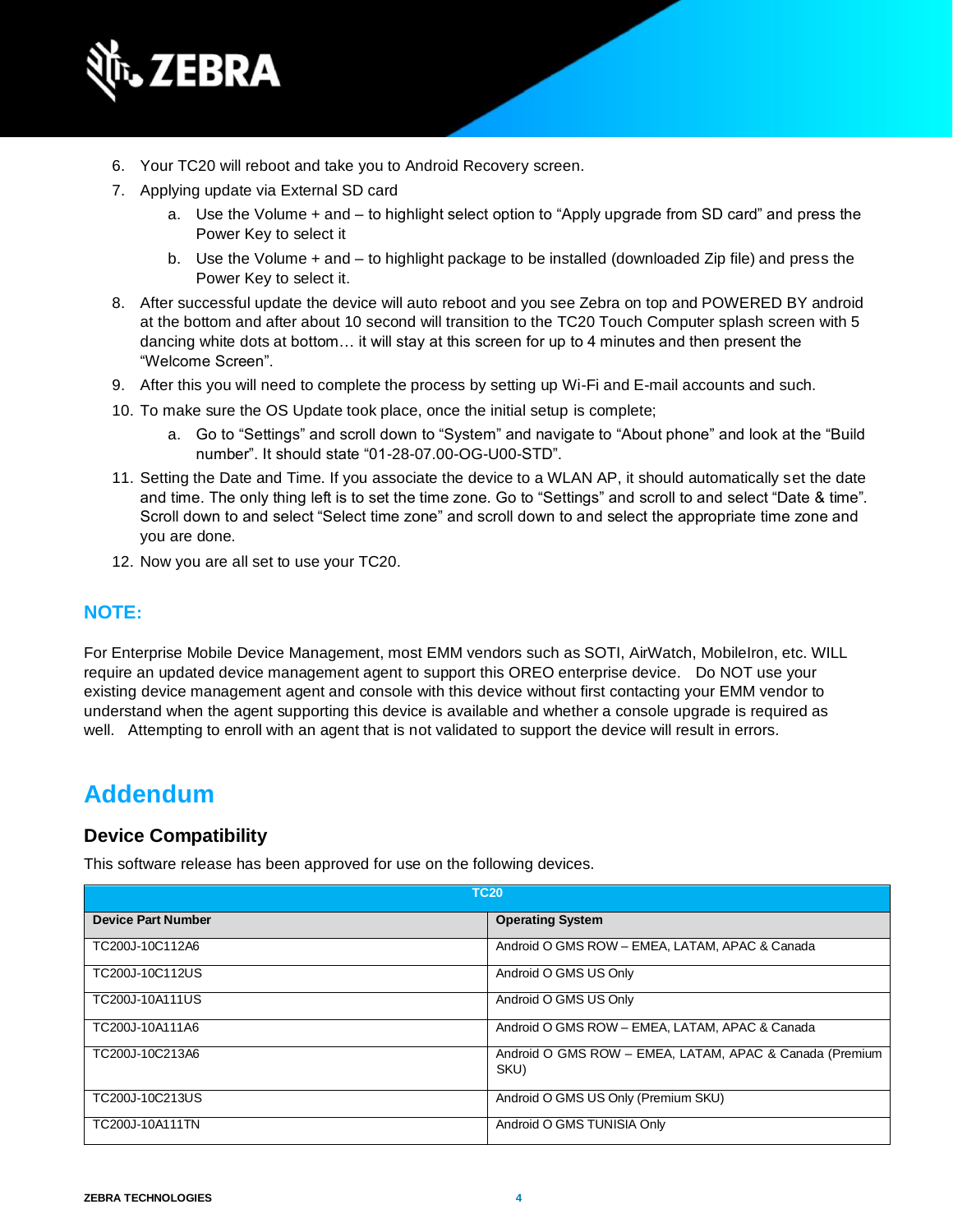

| TC200J-10C112TN | Android O GMS TUNISIA Only                                     |
|-----------------|----------------------------------------------------------------|
| TC200J-10C213IA | Android O GMS INDIA (Premium SKU)                              |
| TC200J-10C112IA | Android O GMS INDIA                                            |
| TC200J-10A111IA | Android O GMS INDIA                                            |
| TC200J-1KC111A6 | Android O GMS ROW EMEA, LATAM, APAC & Canada (Keyboard<br>SKU) |
| TC200J-1KC111IA | Android O GMS INDIA (Keyboard SKU)                             |
| TC200J-1KC111TN | Android O GMS TUNISIA (Keyboard SKU)                           |
| TC200J-1KC111US | Android O GMS US (Keyboard SKU)                                |
| TC200J-10C213AZ | Android O GMS Australia/New Zealand (Premium SKU)              |

### **Component Versions**

For detailed release notes, please refer [techdocs.zebra.com,](https://techdocs.zebra.com/) [developer.zebra.com](https://developer.zebra.com/)

| <b>Component / Description</b>      | <b>Version</b>                                                  |
|-------------------------------------|-----------------------------------------------------------------|
| <b>Build_version</b>                | 01-28-07.00-OG-U00-STD                                          |
| Android_version                     | 8.1.0                                                           |
| Android_SDK_Level                   | 26                                                              |
| <b>Android Security Patch Level</b> | May 5, 2020                                                     |
| Linux_kernel                        | 3.18.71                                                         |
|                                     | FUSIONLITE_QA_1_0.0.0.023_O<br>Radio: QA_1_00.0.0.018_O         |
|                                     | Application: QA_1_00.0.0.008_O<br>Middleware: QA_1_00.0.0.012_O |
| Wifi                                | Firmware: CNSS-PR-4-0-00674                                     |
| <b>Platform</b>                     | Qualcomm MSM8937                                                |
| <b>Scanning_Framework</b>           | 23.1.9.0                                                        |
| <b>DWDemo</b>                       | 2.0.15                                                          |
| <b>OSX</b>                          | QCT.81.8.10.3.UL                                                |
| <b>MXMF</b>                         | 9.0.13.1                                                        |
| <b>Touch</b>                        | Focaltech V1.1 20161103 (fw:0x24)                               |
| <b>Acoustic Profiles</b>            | General: CO4.2<br>Cellular: CO4.2                               |
| <b>Bluetooth_Stack</b>              | CNSS-PR-4-0-00674/01050102                                      |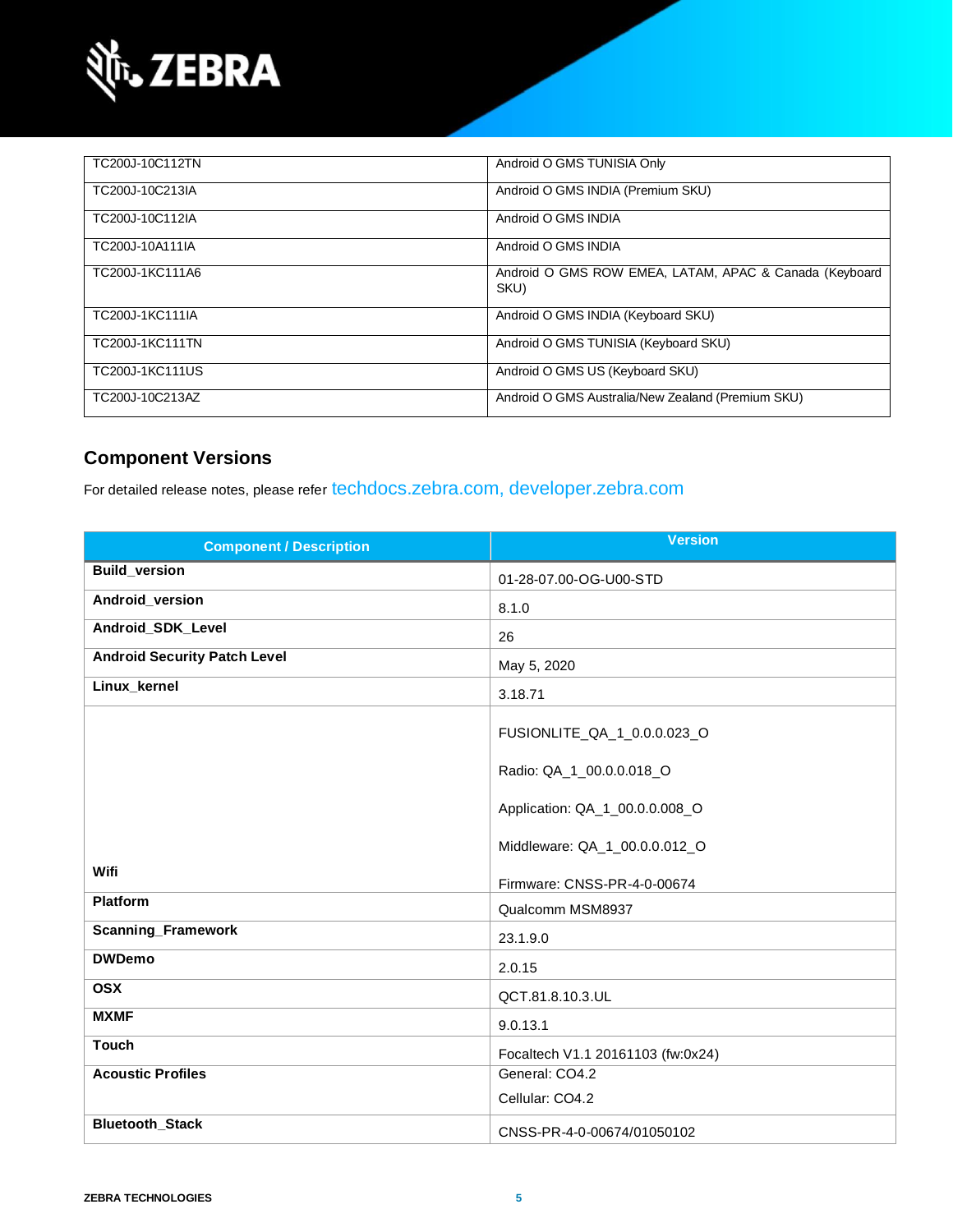

| Flash_Size                     | 16G /32G                                                                                                                                                                                                                                    |
|--------------------------------|---------------------------------------------------------------------------------------------------------------------------------------------------------------------------------------------------------------------------------------------|
| <b>RAM_Size</b>                | 2G                                                                                                                                                                                                                                          |
| <b>GPS</b>                     | MPSS.JO.3.0-00431-8937_GENNS_PACK-1                                                                                                                                                                                                         |
| <b>MMS</b>                     | 8.1.0                                                                                                                                                                                                                                       |
| <b>RIL_Version</b>             | Qualcomm RIL 1.0                                                                                                                                                                                                                            |
| <b>BT_Pairing_Utility</b>      | 3.15                                                                                                                                                                                                                                        |
| <b>Datawedge</b>               | 7.3.34                                                                                                                                                                                                                                      |
| Camera                         | 2.0.002                                                                                                                                                                                                                                     |
| <b>PTT</b>                     | 3.1.39                                                                                                                                                                                                                                      |
| RxLogger                       | 5.4.12.0                                                                                                                                                                                                                                    |
| <b>StageNow</b>                | 3.3.1.2001                                                                                                                                                                                                                                  |
| <b>Zebra Data Service</b>      | 7.0.0.1005                                                                                                                                                                                                                                  |
| Zebra Software License Manager | 3.2.0                                                                                                                                                                                                                                       |
| <b>EMDK</b>                    | 7.3.23.2323                                                                                                                                                                                                                                 |
| <b>IMEI SV Number</b>          | 11                                                                                                                                                                                                                                          |
| <b>OEM Config</b>              | 8.1.0.9                                                                                                                                                                                                                                     |
| <b>DDT</b>                     | V1.17.0.9                                                                                                                                                                                                                                   |
| <b>GMS Version</b>             | 8.1_201812                                                                                                                                                                                                                                  |
| <b>Fingerprint</b>             | Zebra/TC20/TC20RT:8.1.0/01-28-07.00-OG-U00-<br>STD/200507:user/release-keys,<br>ZebraTC20/TC20RD:8.1.0/01-28-07.00-OG-U00-<br>STD/200507:user/release-keys,<br>Zebra/TC20/TC20KB:8.1.0/01-28-07.00-OG-U00-<br>STD/200507:user/release-keys, |

# **Important Links**

- <https://techdocs.zebra.com/datawedge/7-3/guide/about/>
- <https://techdocs.zebra.com/emdk-for-android/7-3/guide/about/>
- <https://techdocs.zebra.com/stagenow/3-3/about/>
- <https://techdocs.zebra.com/mx/>
- <https://techdocs.zebra.com/ddt/1-1/guide/about/>
- <https://techdocs.zebra.com/rxlogger/5-4/guide/about/>